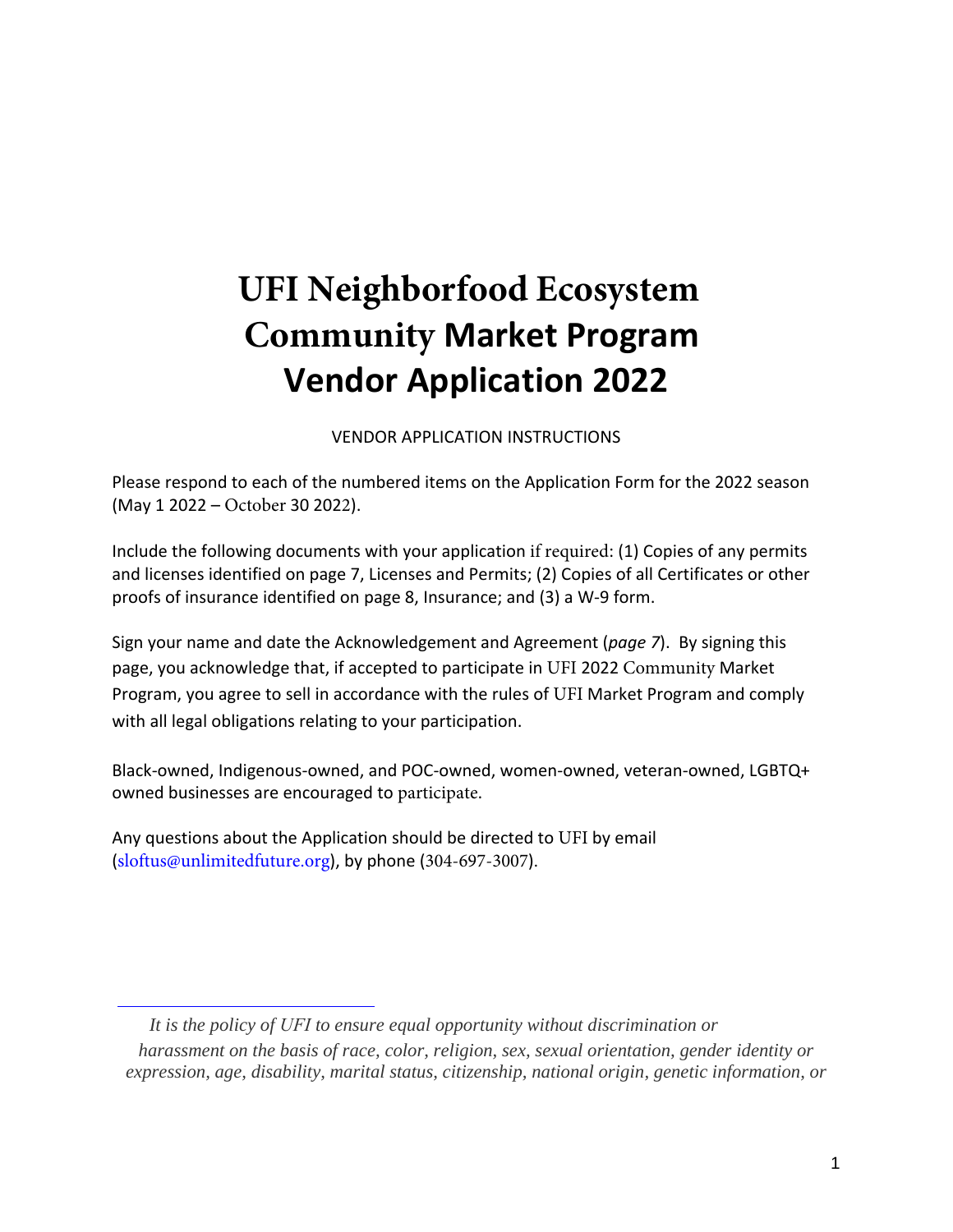*any other characteristic protected by law. UFI prohibits any such discrimination or*

*harassment.*

## **APPLICATION**

| <b>Owner/Operator Contact information</b> |                                                                                |                                                                                                                                                                                                      |  |  |  |
|-------------------------------------------|--------------------------------------------------------------------------------|------------------------------------------------------------------------------------------------------------------------------------------------------------------------------------------------------|--|--|--|
| 1.                                        | <b>Business Name</b>                                                           |                                                                                                                                                                                                      |  |  |  |
| 2.                                        | <b>Contact Person (First, Last)</b>                                            |                                                                                                                                                                                                      |  |  |  |
| 3.                                        | Phone                                                                          |                                                                                                                                                                                                      |  |  |  |
| 4.                                        | <b>Email address</b>                                                           |                                                                                                                                                                                                      |  |  |  |
| 5.                                        | Website                                                                        |                                                                                                                                                                                                      |  |  |  |
| 6.                                        | <b>Mailing Address</b>                                                         | Street:<br>City, State, ZIP:<br>County:                                                                                                                                                              |  |  |  |
| 7.                                        | Please select your product<br>type (select all that apply):                    | <b>Fruits and Vegetables</b><br><b>Flowers and Plants</b><br>Value-Added<br><b>Baked Goods</b><br>Coffee, Tea, and Non-Alcoholic Beverages<br><b>Personal Care Products</b><br><b>Craft Products</b> |  |  |  |
| 8.                                        | How did you hear about The<br><b>Community market? Check all</b><br>that apply | Another vendor (name:<br>Passed/visited a market<br>Social Media<br>Other                                                                                                                            |  |  |  |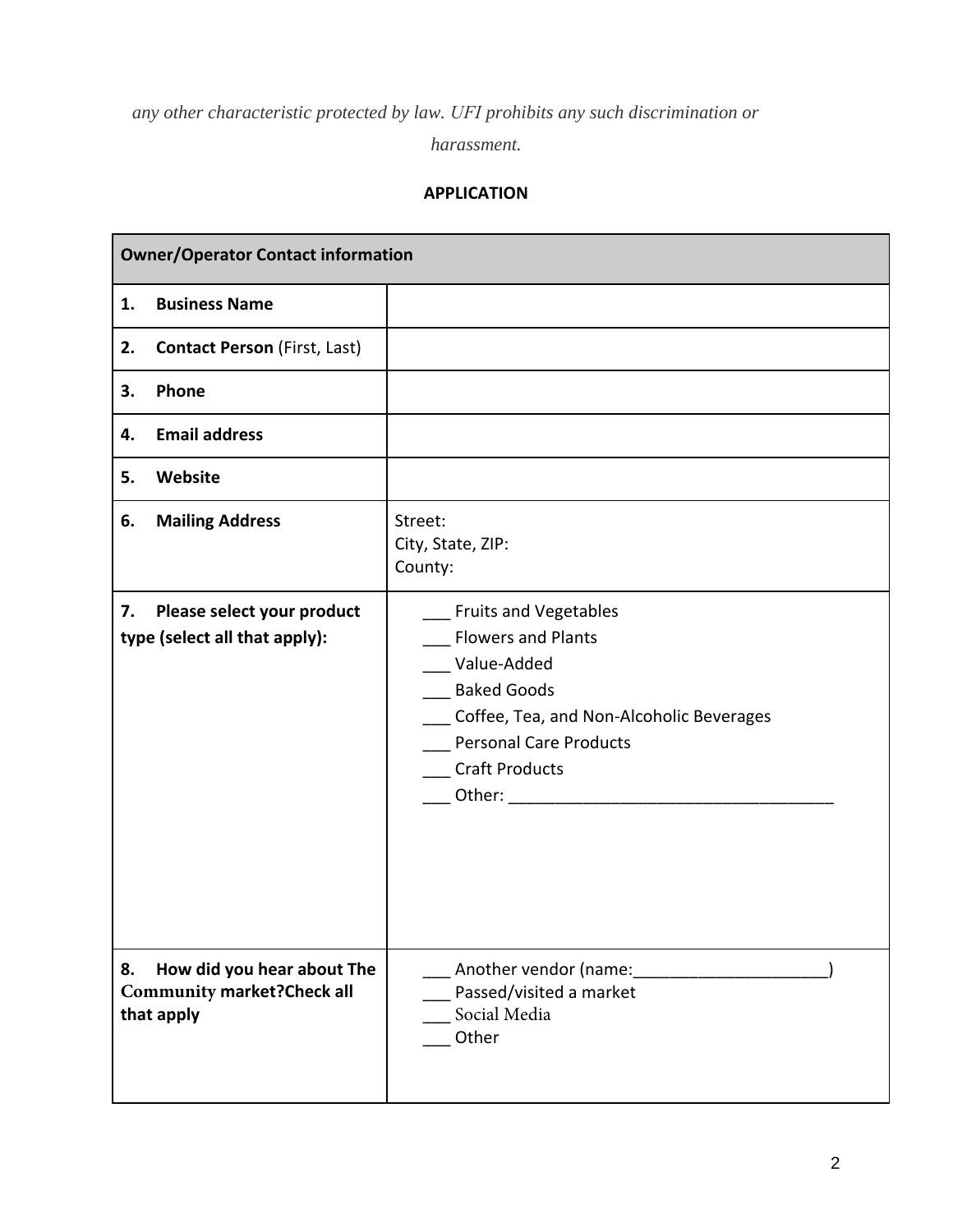| <b>Market Availability</b>                                                                                                                                                                                                                                   |                                                                                                                                                                                                                                                         |  |  |  |  |
|--------------------------------------------------------------------------------------------------------------------------------------------------------------------------------------------------------------------------------------------------------------|---------------------------------------------------------------------------------------------------------------------------------------------------------------------------------------------------------------------------------------------------------|--|--|--|--|
| Which months are you<br>9.<br>available to sell?<br>3rd Saturday of Month -<br>5/21,6/18,7/16,8/20, 9/17 & 10/15                                                                                                                                             | 2022 Community Market Dates: \$5.00 per date w/o electric,<br>\$10.00 with electric (limited available)<br>$(5/21 \bigodot 6/18 \bigodot 7/16 \bigodot 8/20 \bigodot 9/17 \bigodot 10/15$<br>All of the Market dates (\$30 w/o electric, \$60 electric) |  |  |  |  |
| 10. How many 10' x 10' vending<br>spaces do you need?                                                                                                                                                                                                        | You must bring your own table and chairs for vending space                                                                                                                                                                                              |  |  |  |  |
| 11. Would you like to join our<br>vendor mailing list for updates<br>and other opportunities?<br>and                                                                                                                                                         | Yes                                                                                                                                                                                                                                                     |  |  |  |  |
| 12. Do you receive business<br>coaching or incubation<br>services from UFI?                                                                                                                                                                                  | Yes                                                                                                                                                                                                                                                     |  |  |  |  |
| Do you need electricity for<br>your booth?                                                                                                                                                                                                                   | Yes                                                                                                                                                                                                                                                     |  |  |  |  |
| <b>Supporting UFI's Neighborfood Ecosytem Mission</b>                                                                                                                                                                                                        |                                                                                                                                                                                                                                                         |  |  |  |  |
| UFI's Neighborfood Ecosystem is mission-driven to support food access. We seek and prioritize<br>vendors who are committed to this mission. Please review below if there are additional<br>opportunities to connect with UFI that align with your interests. |                                                                                                                                                                                                                                                         |  |  |  |  |
| 13. Are you interested in<br>wholesale opportunities to sell<br>at the Shop@1650.                                                                                                                                                                            | Yes<br>No<br>Notes:                                                                                                                                                                                                                                     |  |  |  |  |
| 14. Are you interested in<br>volunteering to serve on our<br><b>Neighborfood Advisory Group?</b><br>(Time Commitment:<br>approximately 2 hours per<br>month)                                                                                                 | Yes<br>No<br>Notes:                                                                                                                                                                                                                                     |  |  |  |  |
| 15. Are you interested in pop-<br>up vending opportunities at<br>other community sites?                                                                                                                                                                      | Yes<br>No<br>Notes:                                                                                                                                                                                                                                     |  |  |  |  |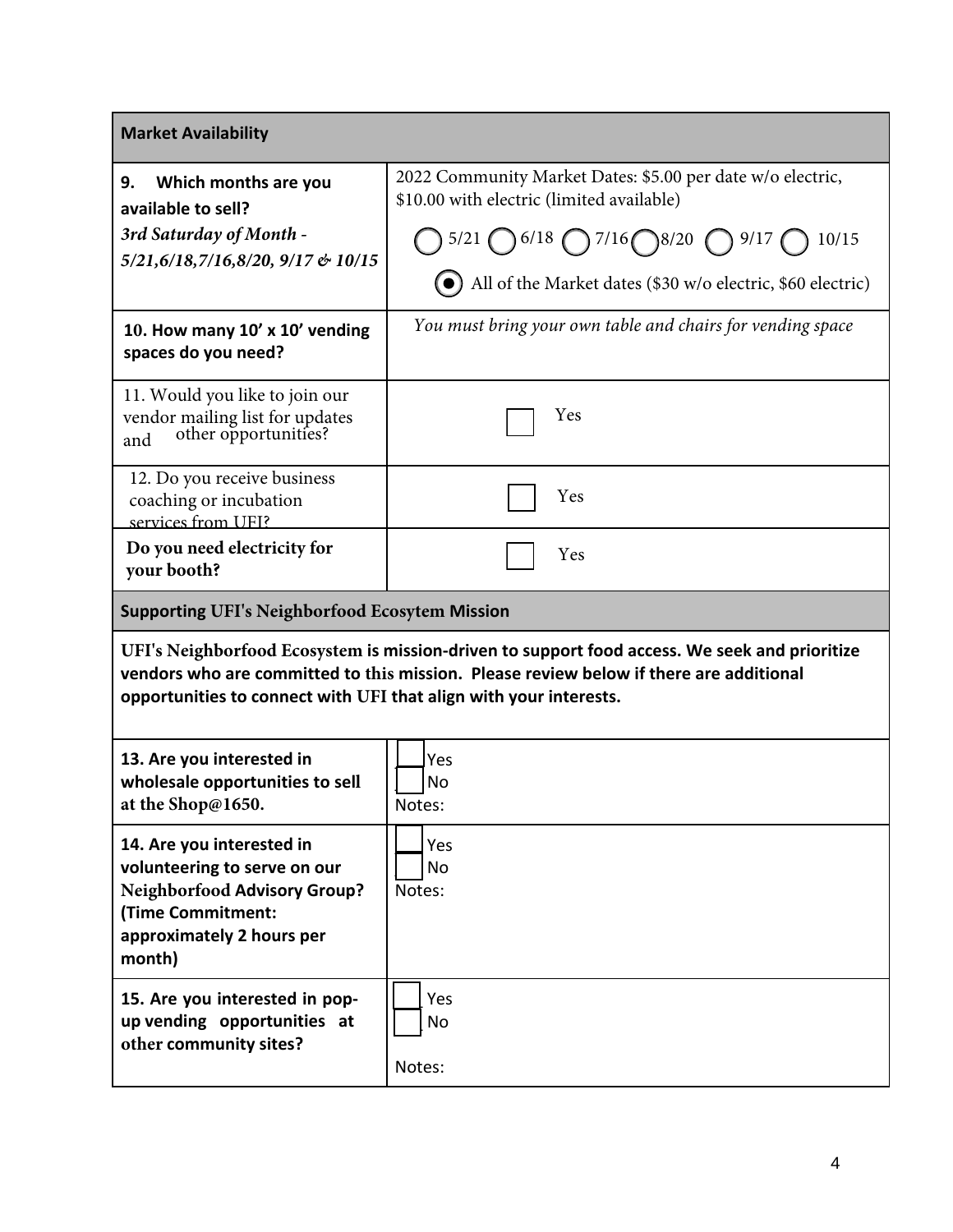| 16. Are you interested in<br>donating products to local food<br>rescue organizations at the end<br>of markets?                                          | Yes<br>No<br>Notes:                     |  |  |  |
|---------------------------------------------------------------------------------------------------------------------------------------------------------|-----------------------------------------|--|--|--|
| <b>Product Description: Please</b><br>describe product                                                                                                  |                                         |  |  |  |
| <b>Please describe the</b><br>16.<br>products that you plan to bring<br>to market. (Farm fresh<br>products can be identified on<br>the following page). |                                         |  |  |  |
| Please describe which<br>17.<br>ingredients are sourced locally<br>and who provides these<br>ingredients if applicable.                                 |                                         |  |  |  |
| additional notes:                                                                                                                                       |                                         |  |  |  |
| About the Vendor/Farm (if applicable)                                                                                                                   |                                         |  |  |  |
| <b>Farm Address</b><br>19.                                                                                                                              | Street:<br>City, State, ZIP:<br>County: |  |  |  |
| Please list products grown<br>20.<br>on your farm                                                                                                       |                                         |  |  |  |
| Vegetables and herbs                                                                                                                                    |                                         |  |  |  |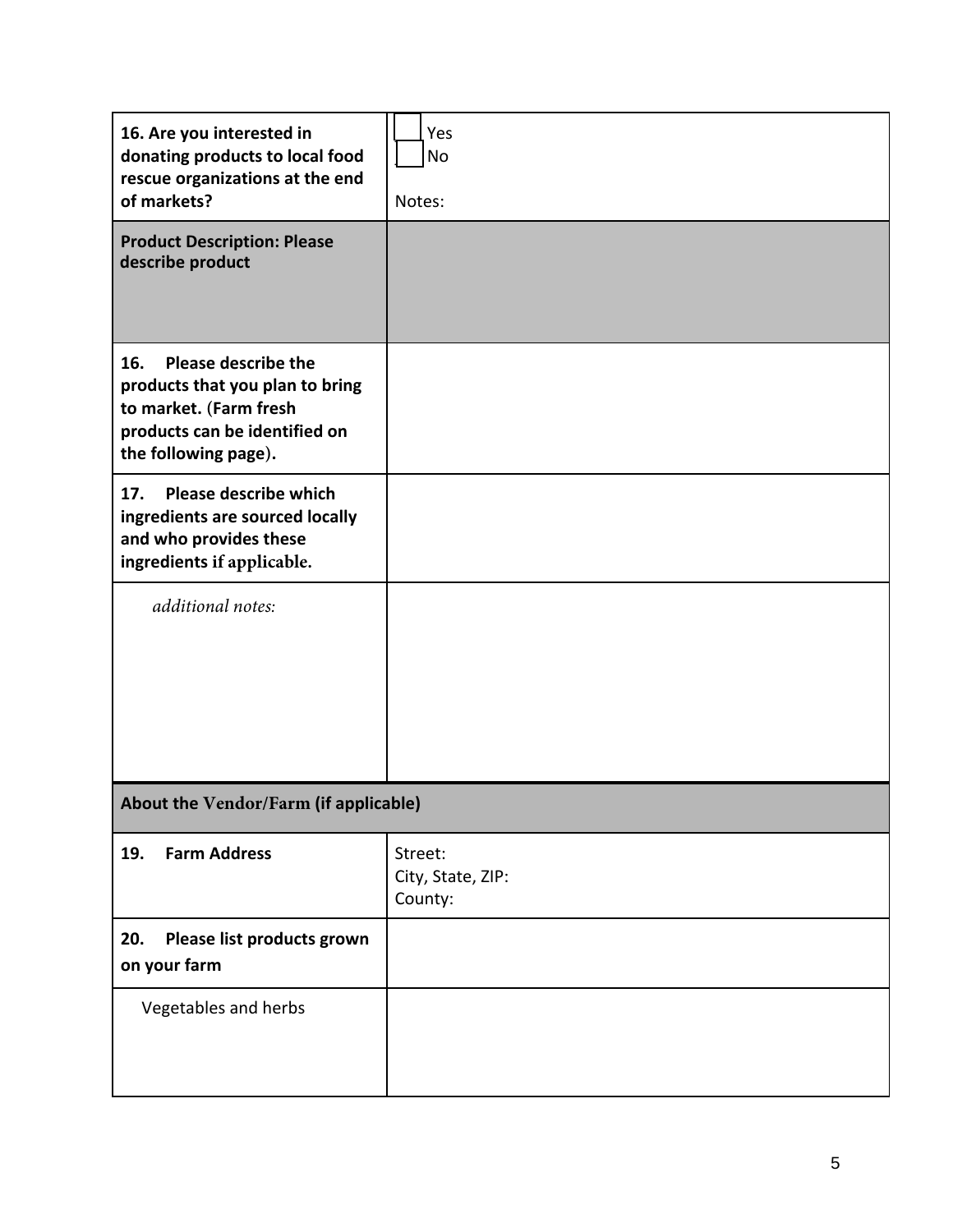| Fruit                                                                                     |  |
|-------------------------------------------------------------------------------------------|--|
|                                                                                           |  |
|                                                                                           |  |
| Other products                                                                            |  |
|                                                                                           |  |
|                                                                                           |  |
|                                                                                           |  |
| <b>TOTAL acres</b>                                                                        |  |
| <b>Farm practices</b>                                                                     |  |
| Are you certified organic?<br>21.                                                         |  |
| Please describe other<br>22.<br>special agricultural practices on<br>your farm (e.g. IPM) |  |
|                                                                                           |  |
|                                                                                           |  |
|                                                                                           |  |

## **WV Permits, Licensed or Certificates:(If Applicable)**

Please check the licenses and permits that you are submitting with your Application:

| Submitting? | License / Permit type             | <b>Permit Number</b> |
|-------------|-----------------------------------|----------------------|
|             | Huntington Business License       |                      |
|             | <b>WV Retail Food License</b>     |                      |
|             | <b>WV Food Safety Certificate</b> |                      |
|             |                                   |                      |